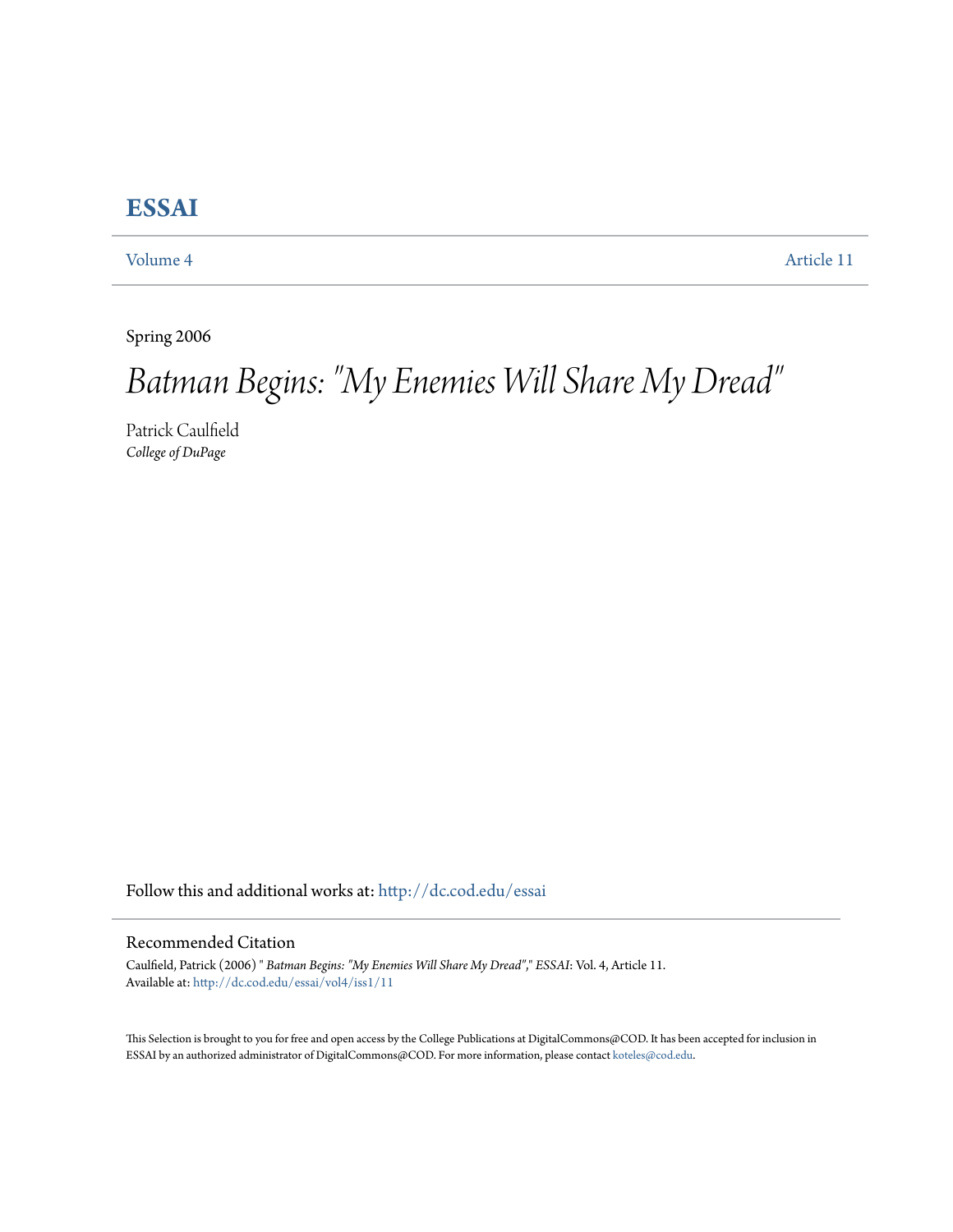*Batman Begins: "My Enemies Will Share My Dread"*

## by Patrick Caulfield

### (English 1101)

The Assignment: The assignment was to write an essay of evaluation on a film, book or restaurant. The essay was to state a judgment, which is based on generally accepted criteria, and to support that judgment with examples. The review was to be written for a general audience.

**T** or almost seventy years, the crime-fighting adventures of Batman have captivated young and old alike. Only brief glimpses of Batman's youth have been shared with his fans on film and in the comics. In 2005, Batman's origin story was finally told; acclaimed director Christopher The film part of Batman and and alike. Only brief glimpses of Batman's youth have been shared with his fans on film and in the comics. In 2005, Batman's origin story was finally told; acclaimed director Christophe Nolan co Batman character that Bob Kane created in the 1930's. Excellent casting and performances enhance the rich and dark story of how Bruce Wayne turns his own greatest fear against evil-doers who pry on the vulnerable in Gotham City. The result is a compelling and believable drama that I feel both men and women would enjoy.

The film begins with a childhood memory in which young Bruce Wayne is playing at his family's manor with his friend, Rachel. Bruce accidentally falls down a well, which is the entrance to a cave where numerous bats dwell. As Bruce is surrounded by a whirlwind of screeching bats, he develops an intense fear of the creatures. After Bruce is rescued from the well, he is comforted by his father, Thomas Wayne. Thomas explains to his flustered son that the bats are just as afraid of him as he is of them and that, "all creatures are afraid of something". Using heartwarming scenes such as this, Nolan and Goyer do a wonderful job of portraying the family closeness of Bruce's early years. Soothing music provided by Hans Zimmer and James Newton Howard adds a soft touch to these scenes. However, make no mistake; the story of young Bruce's transformation into Batman, the Dark Knight, is a solemn tale.

One of the best attributes of the film is that audiences do not need to know anything about Batman to understand and enjoy the story. Nolan and Goyer nicely incorporate key events from Bruce Wayne's history that are known and fill in the gaps with their own interpretation of how Bruce transforms into Batman. The result is thoroughly entertaining. Most of the credit goes to Goyer, who is known for writing the *Blade* trilogy. Obviously, Goyer has considerable talent at portraying dark characters, and he creates a thrilling origin story for Batman. Men are typically fans of the Batman franchise, but I feel that the rich story of *Batman Begins* will interest women as well.

Bruce witnesses the murder of his loving parents when he is eight years old. As he matures into a young man, Bruce (Christian Bale) blames himself for the death of his parents and plans to seek vengeance against their murderer. He shares his thoughts with Rachel (Katie Holmes), who is the current assistant district attorney of Gotham. Rachel tells Bruce that his parents did not raise him to be a vengeful person, and his father would be ashamed of him. This is a turning point for Bruce; as Gotham is now being dominated by crime bosses and corrupt politicians, he realizes that retaliation is not the solution. He knows that his parents helped the less fortunate and resisted corruption in Gotham. Bruce decides that he must continue his parents' kindhearted efforts and steadfastness.

Bruce Wayne vanishes from Gotham and secretly wanders the world, seeking to understand the ways of the criminal mind. He lives among criminals in Asia and learns that they experience fear before they commit a crime and the thrill of success afterwards. Bruce is recruited by a group of

1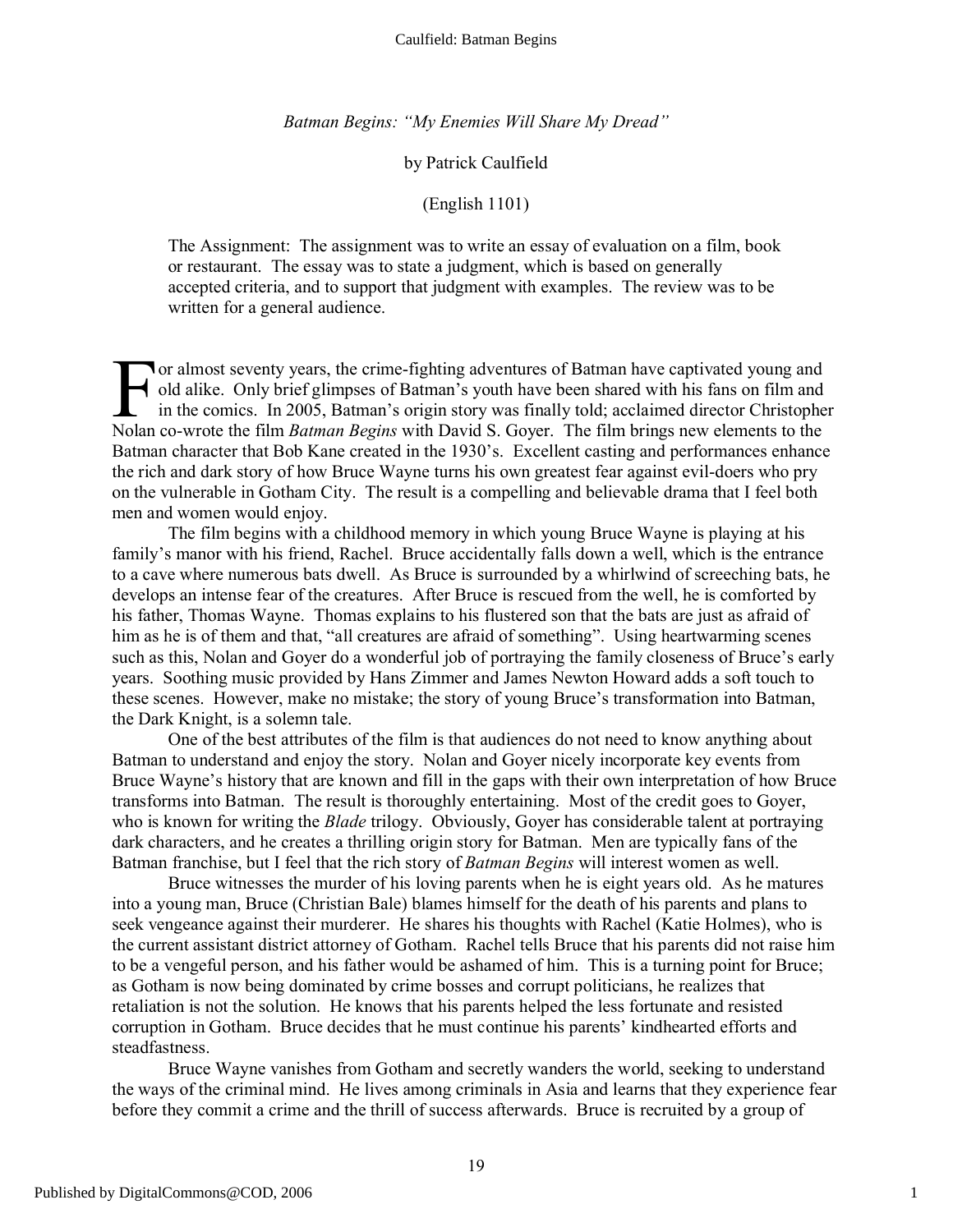vigilantes known as the League of Shadows, headed by a mysterious leader named Ra's al Ghul (Ken Watanabe). While training in their snowy mountain retreat, Bruce is mentored by a man named Henri Ducard (Liam Neeson) in the mastery of various physical and mental disciplines; these skills will empower Bruce to help fight injustice. Neeson is perfect for this role, having played a Jedi master in *Star Wars: The Phantom Menace* who similarly teaches this student how to use the power of the force to maintain peace in the galaxy. Ducard teaches Bruce that the criminal mind is not complicated, and if he wishes to manipulate the fear of others, Bruce must first learn to master his own fears.

Nolan does an excellent job of limiting the number of computer-generated images in the film; as a result, the story maintains a sense of realism. The wintry Asian mountains through which Bruce journeys are simply breathtaking. If you pay close attention, you will recognize a number of downtown Chicago buildings and Lower Wacker Drive in Gotham.

Bale's effortless transformation into the caped crusader is credited to the performances of his supporting actors. Michael Caine plays the Wayne family butler, Alfred, who never loses hope that Bruce will achieve great things in life. Cool batgadgets are provided by Morgan Freeman who plays Lucius Fox, a gifted inventory at Wayne Enterprises. The good cop, James Gordon, is played by Gary Oldham. As the bad guy, Cillian Murphy brings a Dr. Jekyll and Mr. Hyde performance to the story with his Dr. Crane and Scarecrow characters. This scariness comes from his eyes; he looks as though he is hiding something evil deep inside. If the eyes are truly the windows to the soul, then believe me, you do not want to meet Murphy in Scarecrow mode in a dark alley.

Other superhero movies feature characters that possess superpowers to help them fight villains. For example, in the 2000 movies *The X-Men* directed by Bryan Singer, one character emits a laser beam from his eyes, while another commands the weather. Batman has no superpowers; instead, he has only world-class athleticism, lightning-sharp intelligence, and a personal armory of cool gadgets to aid him. Batman relies on the batsuit for protection, as well as to intimidate bad guys. Even if Bruce did not use a batsuit or any batgadgets, he would still be very effective in battling bad guys, as witnessed in several scenes throughout the film. This is why I feel that audiences will relate to the story of *Batman Begins* as believable in some respects. Except for having wealthy parents, Bruce is simply a regular person who can bruise and bleed like the rest of us.

In 1989, Tim Burton directed the movie *Batman* with Michael Keaton as Batman. Keaton did a near perfect job of filling the boots of the Dark Knight, except he lacked the physical stature and sheer determination of the character. Without the batsuit, Keaton would have his hands full trying to beat-up Alfred. Bale, on the other hand, gained sixty pounds of muscle for *Batman Begins* and plays the part perfectly, transforming into a tormented, angry, menacing figure that commands both fear and respect. Batman is more serious and determined than audiences have ever seen him before. The mouth beneath the mask is most distinctive since Michael Keaton's, and Bale's Bat voice is strong and deep. Tim Burton's Batman movies are considered dark, but they pale in comparison to Nolan's and Goyer's vision. Nolan and Goyer have reinvented a franchise that was all but left for dead after the 1997 flop *Batman and Robin*.

Bruce Wayne is committed to showing the people of Gotham that the city does not belong to criminals and the corrupt. Bruce realizes that as flesh and blood, he can be ignored, destroyed, and have those he loves put in harm's way. Bruce chooses to portray himself as a bat because, as a symbol, he will be incorruptible and everlasting. The villains of Gotham come to fear Batman, just as Bruce feared bats as a young boy.

*Batman Begins* works on multiple levels, something that other films in the franchise failed to do. Its thrilling plot shows how one man handles his feelings of fear, love, madness, corruption, greed, power, and revenge. *Batman Begins* is absolutely compelling entertainment that I highly recommend.